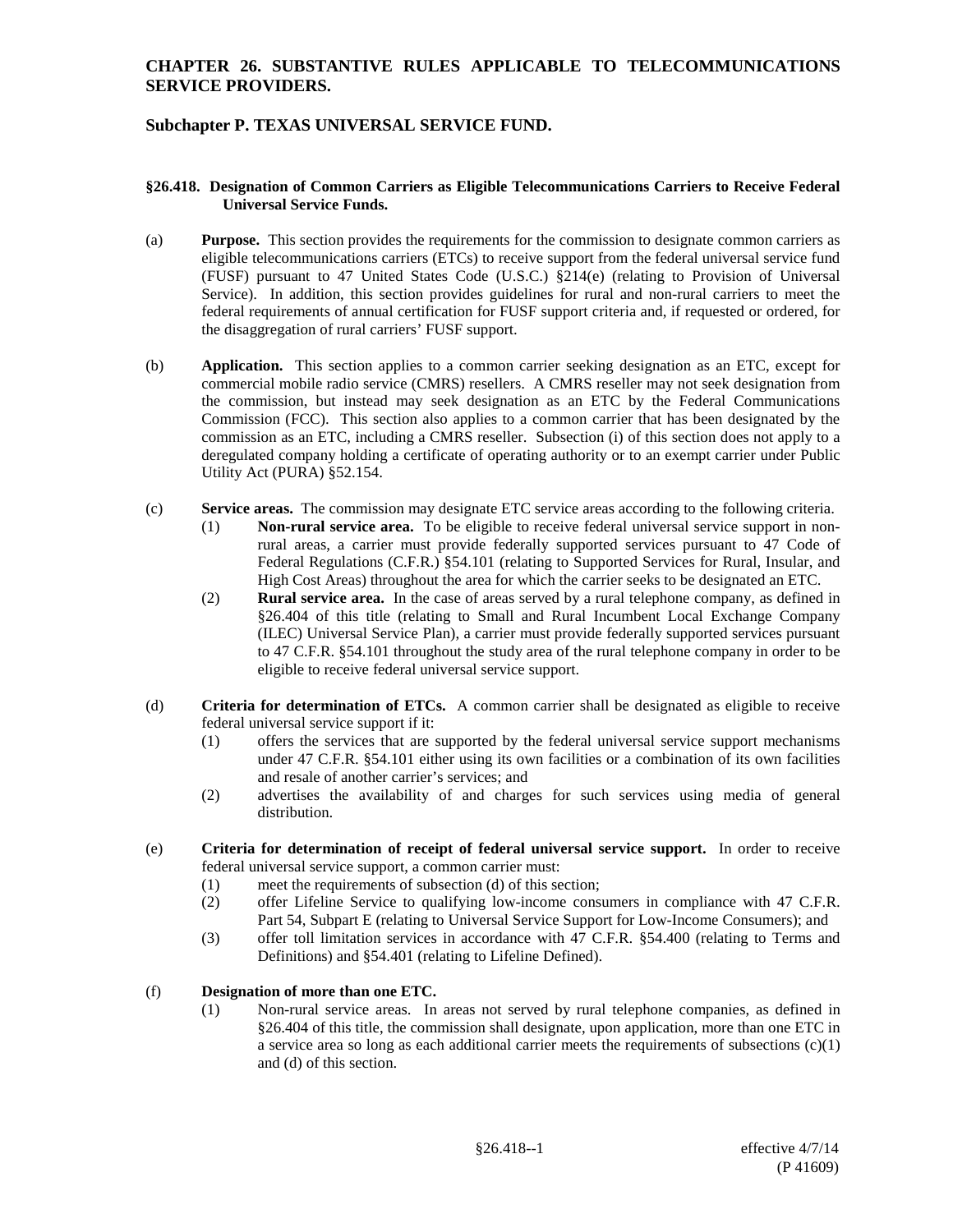## **Subchapter P. TEXAS UNIVERSAL SERVICE FUND.**

(2) Rural service areas. In areas served by rural telephone companies, as defined in §26.404 of this title, the commission may designate as an ETC a carrier that meets the requirements of subsections  $(c)(2)$  and  $(d)$  of this section if the commission finds that the designation is in the public interest.

#### (g) **Proceedings to designate ETCs.**

- (1) At any time, a common carrier may seek commission approval to be designated an ETC for a requested service area.
- (2) In order to receive support under this section for exchanges purchased from an unaffiliated carrier, the acquiring ETC shall file an application, within 30 days after the date of the purchase, to amend its ETC service area to include those geographic areas that are eligible for support.
- (3) If an ETC receiving support under this section sells an exchange to an unaffiliated carrier, it shall file an application, within 30 days after the date of the sale, to amend its ETC designation to exclude from its designated service area those exchanges for which it was receiving support.

#### (h) **Application requirements and commission processing of applications.**

#### (1) **Requirements for notice and contents of application.**

- (A) Notice of application. Notice shall be published in the *Texas Register*. The presiding officer may require additional notice. Unless otherwise required by the presiding officer or by law, the notice shall include at a minimum a description of the service area for which the applicant seeks eligibility, the proposed effective date of the designation, and the following statement: "Persons who wish to comment on this application should notify the Public Utility Commission of Texas by (specified date, ten days before the proposed effective date). Requests for further information should be mailed to the Public Utility Commission of Texas, P.O. Box 13326, Austin, Texas 78711-3326, or you may call the Public Utility Commission's Customer Protection Division at (512) 936-7120 or (888) 782-8477. Hearing- and speech-impaired individuals with text telephones (TTY) may contact the commission at (512) 936-7136, or use Relay Texas (800) 735-2989 to reach the commission's toll free number (888) 782-8477."
	- (B) Contents of application for each common carrier seeking ETC designation. A common carrier that seeks to be designated as an ETC shall file with the commission an application complying with the requirements of this section. In addition to copies required by other commission rules, one copy of the application shall be delivered to the commission's Regulatory Division and one copy shall be delivered to the Office of Public Utility Counsel. The application shall:
		- (i) show that the applicant offers each of the services that are supported by the FUSF support mechanisms under 47 U.S.C. §254(c) (relating to Universal Service) either using its own facilities or a combination of its own facilities and resale of another carrier's services throughout the service area for which it seeks designation as an ETC;
		- (ii) show that the applicant assumes the obligation to offer each of the services that are supported by the FUSF support mechanisms under 47 U.S.C. §254(c) to any consumer in the service area for which it seeks designation as an ETC;
		- (iii) show that the applicant advertises the availability of, and charges for, such services using media of general distribution;
		- (iv) show the service area in which the applicant seeks designation as an ETC;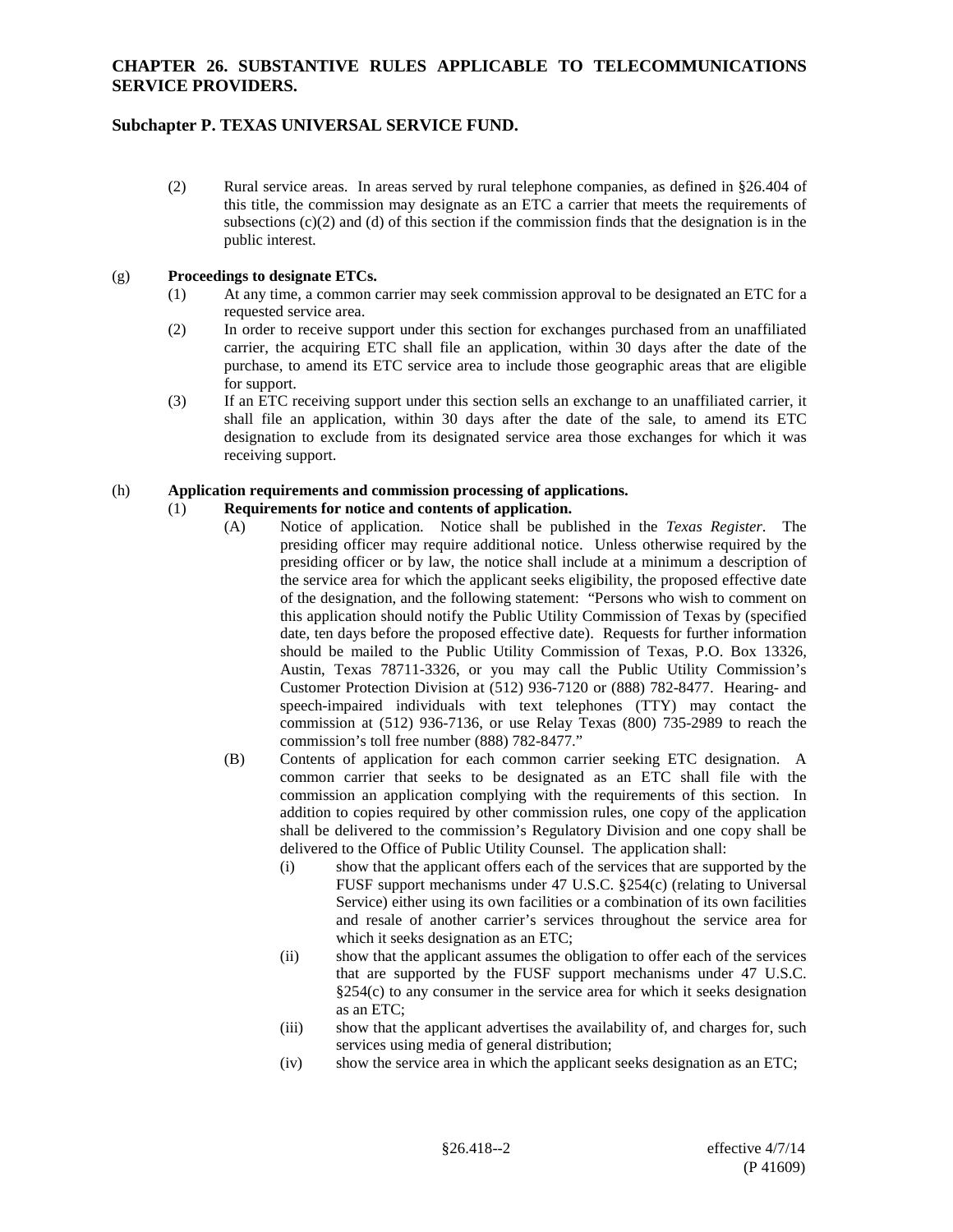# **Subchapter P. TEXAS UNIVERSAL SERVICE FUND.**

- (v) contain a statement detailing the method and content of the notice the applicant has provided or intends to provide to the public regarding the application and a brief statement explaining why the proposed notice is reasonable and in compliance with applicable law;
- (vi) contain a copy of the text of the notice;
- (vii) contain the proposed effective date of the designation; and
- (viii) contain any other information which the applicant wants considered in connection with the commission's review of its application.
- (C) Contents of application for each common carrier seeking ETC designation and receipt of federal universal service support. A common carrier that seeks to be designated as an ETC and receive federal universal service support shall file with the commission an application complying with the requirements of this section. In addition to copies required by other commission rules, one copy of the application shall be delivered to the commission staff and one copy shall be delivered to the Office of Public Utility Counsel. The application shall:
	- (i) comply with the requirements of subparagraph (B) of this paragraph;
	- (ii) show that the applicant offers Lifeline Service to qualifying low-income consumers in compliance with 47 C.F.R. Part 54, Subpart E; and
	- (iii) show that the applicant offers toll limitation services in accordance with 47 C.F.R. §54.400 and §54.401.

### (2) **Commission processing of application.**

- (A) **Administrative review**. An application considered under this section may be reviewed administratively unless the presiding officer, for good cause, determines at any point during the review that the application should be docketed.
	- (i) The effective date shall be no earlier than 30 days after the filing date of the application or 30 days after notice is completed, whichever is later.
	- (ii) The application shall be examined for sufficiency. If the presiding officer concludes that material deficiencies exist in the application, the applicant shall be notified within ten working days of the filing date of the specific deficiency in its application. The earliest possible effective date of the application shall be no less than 30 days after the filing of a sufficient application with substantially complete information as required by the presiding officer. Thereafter, any deadlines shall be determined from the 30th day after the filing of the sufficient application and information or from the effective date if the presiding officer extends that date.
	- (iii) While the application is being administratively reviewed, the commission staff and the staff of the Office of Public Utility Counsel may submit requests for information to the telecommunications carrier. Three copies of all answers to such requests for information shall be provided to the commission staff and the Office of Public Utility Counsel within ten days after receipt of the request by the telecommunications carrier.
	- (iv) No later than 20 days after the filing date of the application or the completion of notice, whichever is later, interested persons may provide the commission staff with written comments or recommendations concerning the application. The commission staff shall and the Office of Public Utility Counsel may file with the presiding officer written comments or recommendations regarding the application.
	- (v) No later than 35 days after the proposed effective date of the application, the presiding officer shall issue an order approving, denying, or docketing the application.
- (B) **Approval or denial of application.**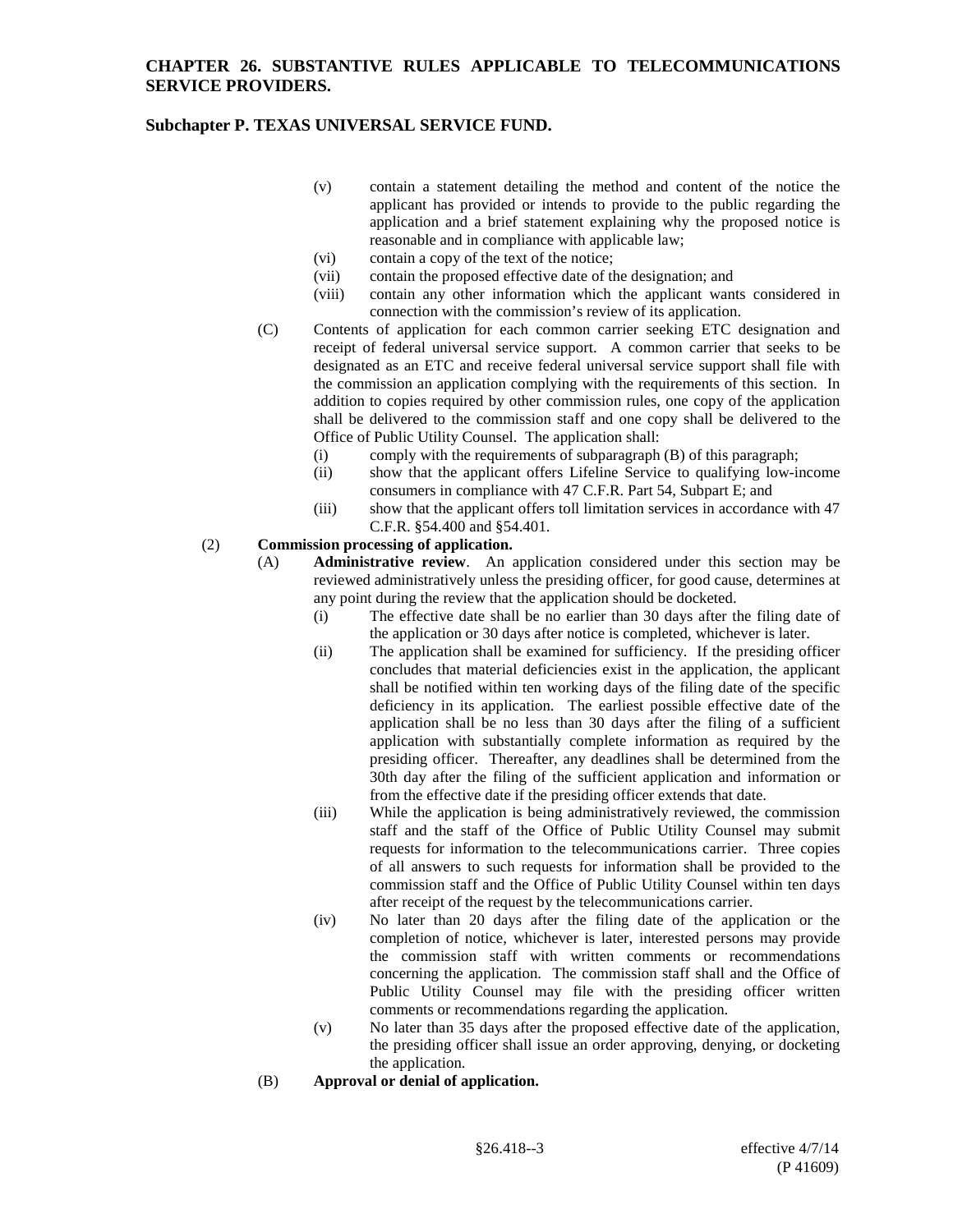#### **Subchapter P. TEXAS UNIVERSAL SERVICE FUND.**

- (i) An application filed pursuant to paragraph (1)(B) of this subsection shall be approved by the presiding officer if the application meets the following requirements:
	- (I) the provision of service constitutes the services that are supported by the FUSF support mechanisms under 47 U.S.C. §254(c);
	- (II) the applicant will provide service using either its own facilities or a combination of its own facilities and resale of another carrier's services;
	- (III) the applicant advertises the availability of, and charges for, such services using media of general distribution;
	- (IV) notice was provided as required by this section;
	- (V) the applicant satisfies the requirements contained in subsection (c) of this section; and
	- (VI) if, in areas served by a rural telephone company, the ETC designation is consistent with the public interest.
- (ii) An application filed pursuant to paragraph  $(1)(C)$  of this subsection shall be approved by the presiding officer if the application meets the following requirements:
	- (I) the applicant has satisfied the requirements set forth in clause (i) of this subparagraph;
	- (II) the applicant offers Lifeline Service to qualifying low-income consumers in compliance with 47 C.F.R. Part 54, Subpart E; and
	- (III) the applicant offers toll limitation services in accordance with 47 C.F.R. §54.400 and §54.401.
- (C) **Docketing.** If, based on the administrative review, the presiding officer determines that one or more of the requirements have not been met, the presiding officer shall docket the application.
- (D) **Review of the application after docketing**. If the application is docketed, the effective date of the application shall be automatically suspended to a date 120 days after the applicant has filed all of its direct testimony and exhibits, or 155 days after the proposed effective date, whichever is later. Three copies of all answers to requests for information shall be filed with the commission within ten days after receipt of the request. Affected persons may move to intervene in the docket, and a hearing on the merits shall be scheduled. A hearing on the merits shall be limited to issues of eligibility. The application shall be processed in accordance with the commission's rules applicable to docketed cases.
- (E) **Waiver**. In the event that an otherwise ETC requests additional time to complete the network upgrades needed to provide single-party service, access to enhanced 911 service, or toll limitation, the commission may grant a waiver of these service requirements upon a finding that exceptional circumstances prevent the carrier from providing single-party service, access to enhanced 911 service, or toll limitation. The period for the waiver shall not extend beyond the time that the commission deems necessary for that carrier to complete network upgrades to provide singleparty service, access to enhanced 911 service, or toll limitation services.
- (i) **Designation of ETC for unserved areas.** If no common carrier will provide the services that are supported by federal universal service support mechanisms under 47 U.S.C. §254(c) to an unserved community or any portion thereof that requests such service, the commission, with respect to intrastate services, shall determine which common carrier or carriers are best able to provide such service to the requesting unserved community or portion thereof and shall order such carrier or carriers to provide such service for that unserved community or portion thereof.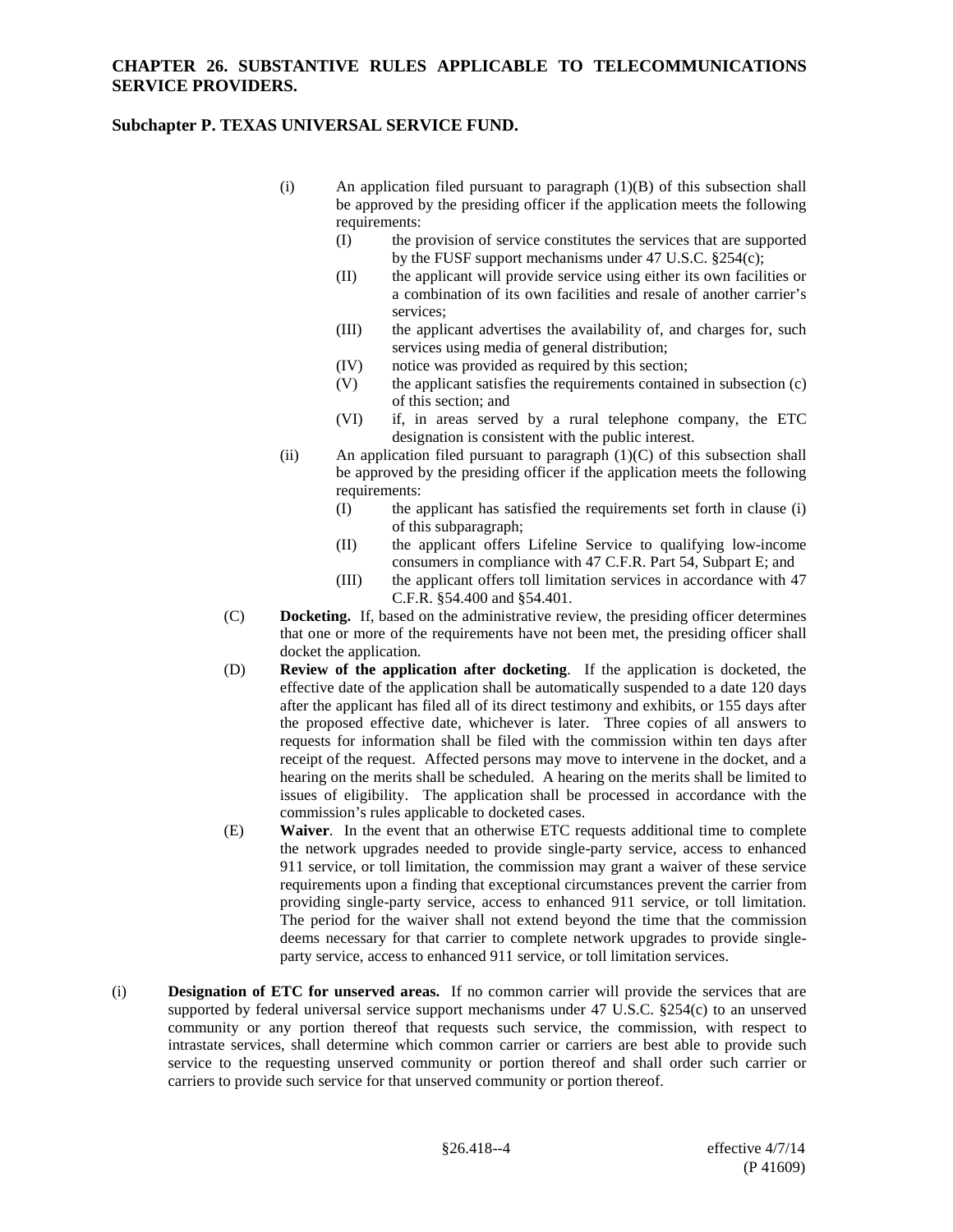# **Subchapter P. TEXAS UNIVERSAL SERVICE FUND.**

- (j) **Relinquishment of ETC designation.** A common carrier may seek to relinquish its ETC designation.
	- (1) **Area served by more than one ETC.** The commission shall permit a common carrier to relinquish its designation as an ETC in any area served by more than one ETC upon:
		- (A) written notification not less than 90 days prior to the proposed effective date that the common carrier seeks to relinquish its designation as an ETC;
		- (B) determination by the commission that the remaining eligible telecommunications carrier or carriers can offer federally supported services to the relinquishing carrier's customers; and
		- (C) determination by the commission that sufficient notice of relinquishment has been provided to permit the purchase or construction of adequate facilities by any remaining eligible telecommunications carrier or carriers.
	- (2) **Area where the common carrier is the sole ETC.** In areas where the common carrier is the only ETC, the commission may permit it to relinquish its ETC designation upon:
		- (A) written notification not less than 90 days prior to the proposed effective date that the common carrier seeks to relinquish its designation as an ETC; and
		- (B) commission designation of a new ETC for the service area or areas.
- (k) **Rural and non-rural carriers' requirements for annual certification to receive FUSF support.** A common carrier serving a rural or non-rural study area shall comply with the following requirements for annual certification for the receipt of FUSF support.
	- (1) **Annual certification.** Common carriers must provide the commission with an affidavit annually, on or before September 1st of each year, which certifies that the carrier is complying with the federal requirements for the receipt of FUSF support. Upon receipt and acceptance of the affidavits filed on or before September 1st each year, the commission will certify these carriers' eligibility for FUSF to the FCC and the Federal Universal Service Fund Administrator by October 1st each year.
	- (2) **Failure to file.** Common carriers failing to file an affidavit by September 1st may still be certified by the commission for annual FUSF. However, the carrier is ineligible for support until the quarter following the federal universal service administrator's receipt of the commission's supplemental submission of the carrier's compliance with the federal requirements.
	- (3) **Supplemental certification.** For carriers not subject to the annual certification process, the schedule set forth in 47 C.F.R. §54.313 and 47 C.F.R. §54.314(d) for the filing of supplemental certifications shall apply.
	- (4) **Recommendation for Revocation of FUSF support certification.** The commission may recommend the revocation of the FUSF support certification of any carrier that it determines has not complied with the federal requirements pursuant to 47 U.S.C. §254(e) and will review any challenge to a carrier's FUSF support certification and make an appropriate recommendation as a result of any such review.
- (l) **Disaggregation of rural carriers**' **FUSF support.** Common carriers serving rural study areas must comply with the following requirements regarding disaggregation of FUSF support.
	- (1) **Election by May 15, 2002.** On or before May 15, 2002, all rural incumbent local exchange carriers (ILECs) may notify the commission of one of the following elections regarding FUSF support. This election will remain in place for four years from the effective date of certification, pursuant to 47 C.F.R. §54.315, unless the commission, on its own motion, or upon the motion of the rural ILEC or an interested party, requires a change to the elected disaggregation plan: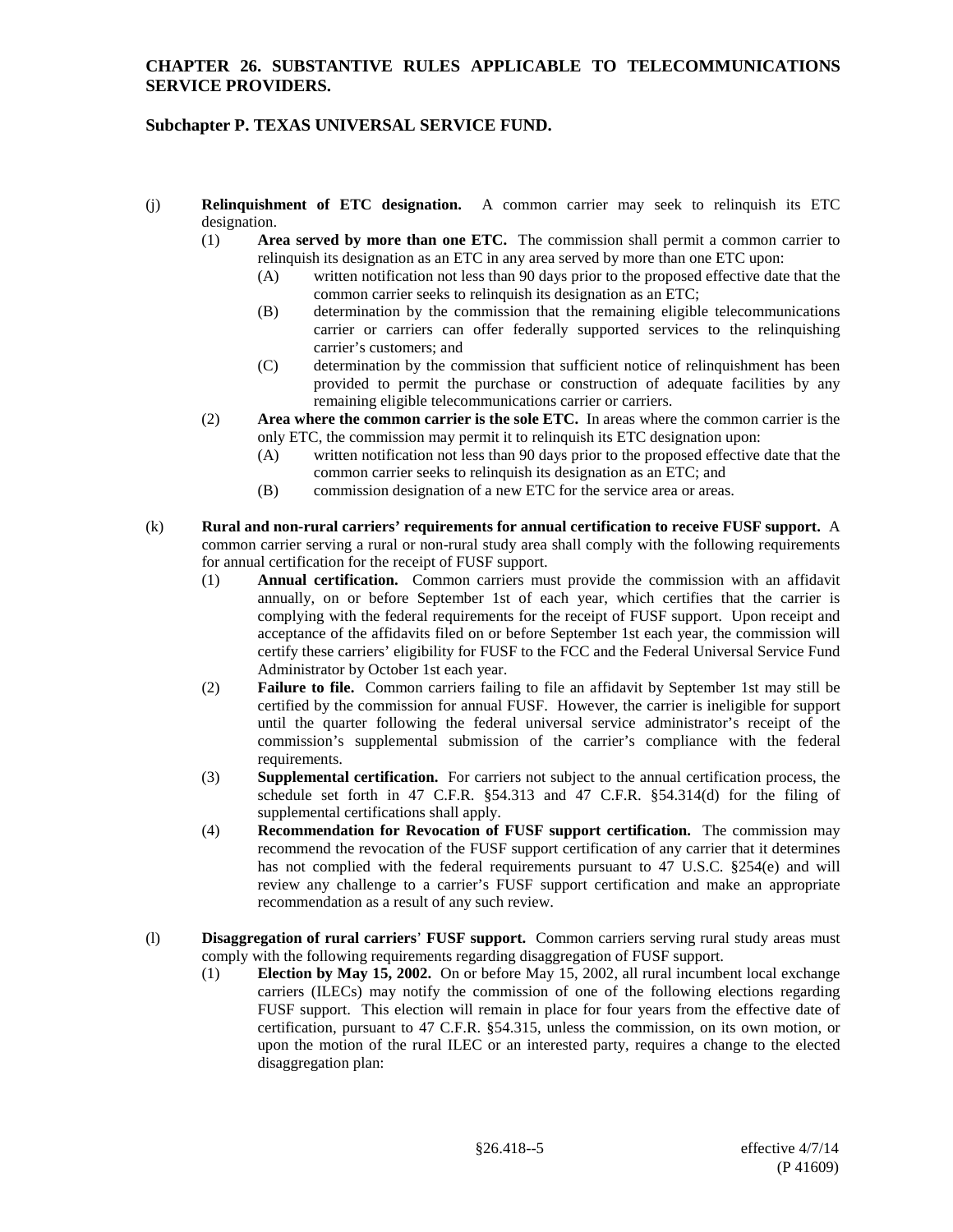### **Subchapter P. TEXAS UNIVERSAL SERVICE FUND.**

- (A) a rural ILEC may choose to certify to the commission that it will not disaggregate at this time;
- (B) a rural ILEC may seek disaggregation of its FUSF support by filing a targeted plan with the commission that meets the criteria in paragraph (3) of this subsection, subject to the commission's approval of the plan;
- (C) a rural ILEC may self-certify a disaggregation targeted plan that meets the criteria in paragraphs (3) and (4) of this subsection, disaggregate support to the wire center level or up to no more than two cost zones, or mirror a plan for disaggregation that has received prior commission approval; or
- (D) if the rural ILEC serves a study area that is served by another carrier designated as an ETC prior to the effective date of 47 C.F.R. §54.315, (June 19, 2001), the ILEC may only self-certify the disaggregation of its FUSF support by adopting a plan for disaggregation that has received prior commission approval.
- (2) **Abstain from filing.** If a rural ILEC abstains from filing an election on or before May 15, 2002, the carrier will not be permitted to disaggregate its FUSF support unless it is ordered to do so by the commission pursuant to the terms of paragraph (5) of this subsection.
- (3) **Requirements for rural ILECs' disaggregation plans.** Pursuant to the federal requirements in 47 C.F.R. §54.315(e) a rural ILEC's disaggregation plan, whether submitted pursuant to paragraph  $(1)(B)$ ,  $(C)$  or  $(D)$  of this subsection, must meet the following requirements:
	- (A) the sum of the disaggregated annual support must be equal to the study area's total annual FUSF support amount without disaggregation;
	- (B) the ratio of the per line FUSF support between disaggregation zones for each disaggregated category of FUSF support shall remain fixed over time, except as changes are required pursuant to paragraph (5) of this subsection;
	- (C) the ratio of per line FUSF support shall be publicly available;
	- (D) the per line FUSF support amount for each disaggregated zone or wire center shall be recalculated whenever the rural ILEC's total annual FUSF support amount changes and revised total per line FUSF support and updated access line counts shall then be applied using the changed FUSF support amount and updated access line counts applicable at that point;
	- (E) each support category complies with subparagraphs (A) and (B) of this paragraph;
	- (F) monthly payments of FUSF support shall be based upon the annual amount of FUSF support divided by 12 months if the rural ILEC's study area does not contain a competitive carrier designated as an ETC; and
	- (G) a rural ILEC's disaggregation plan methodology and the underlying access line count upon which it is based will apply to any competitive carrier designated as an ETC in the study area.
- (4) **Additional requirements for self-certification of a disaggregation plan.** Pursuant to 47 C.F.R. §54.315(d)(2), a rural ILEC's self-certified disaggregation plan must also include the following items in addition to those items required by paragraph (3) of this subsection:
	- (A) support for, and a description of, the rationale used, including methods and data relied upon, as well as a discussion of how the plan meets the requirements in paragraph (3) of this subsection and this paragraph;
	- (B) a reasonable relationship between the cost of providing service for each disaggregation zone within each disaggregation category of support proposed;
	- (C) a clearly specified per-line level of FUSF support for each category pursuant to 47 C.F.R.  $§54.315(d)(2)(iii);$
	- (D) if the plan uses a benchmark, a detailed explanation of the benchmark and how it was determined that is generally consistent with how the level of support for each